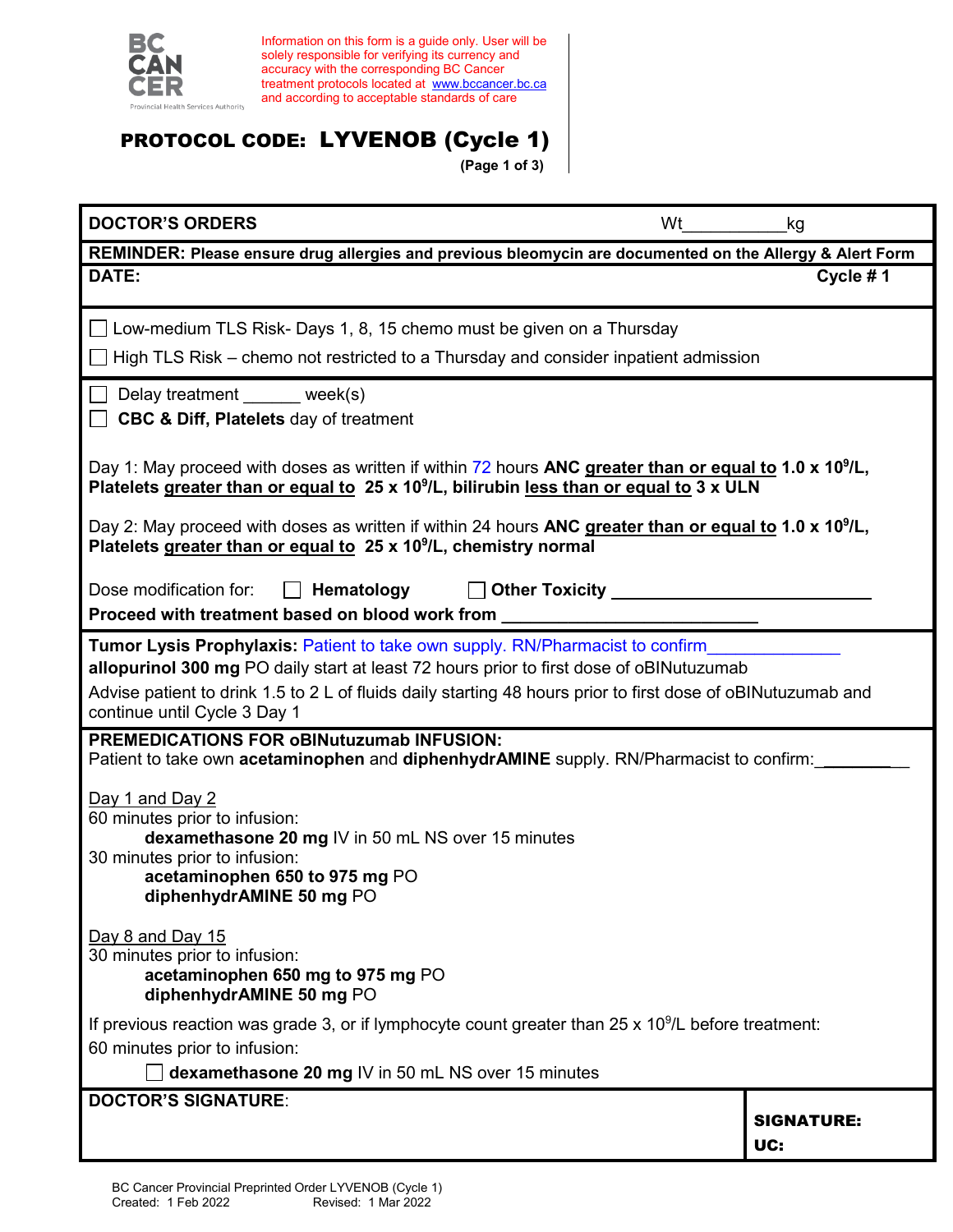

Information on this form is a guide only. User will be solely responsible for verifying its currency and accuracy with the corresponding BC Cancer treatment protocols located at [www.bccancer.bc.ca](http://www.bccancer.bc.ca/) and according to acceptable standards of care

# PROTOCOL CODE: LYVENOB (Cycle 1)

**(Page 2 of 3)**

#### **Date:**

## **\*\*Have Hypersensitivity Reaction Tray and Protocol Available\*\***

#### **Day 1**

**oBINutuzumab 100 mg** IV in 100 mL NS. Administer over 4 hours at 25 mg/h. Refer to protocol appendix for oBINutuzumab infusion rate titration table

## **Day 2**

**oBINutuzumab 900 mg** IV in 250 mL NS. Start at 50 mg/h. Increase by 50 mg/h every 30 minutes until rate = 400 mg/h unless toxicity occurs. Refer to protocol appendix for oBINutuzumab infusion rate titration table.

## **Day 8 and Day 15**

**oBINutuzumab 1000 mg** IV in 250 mL NS. Start at 100 mg/h. Increase by 100 mg/h every 30 minutes until rate = 400 mg/h unless toxicity occurs. Refer to protocol appendix for oBINutuzumab infusion rate titration table.

Vital signs prior to start of infusion and at every increment of infusion rate and as clinically indicated post infusion. For cycle 1 day 1, vital signs prior to start of infusion, at hour 2 and then post infusion.

Refer to protocol for resuming infusion following a reaction.

If flushing, dyspnea, rigors, rash, pruritus, vomiting, chest pain, any other new acute discomfort or exacerbation of any existing symptoms occur, stop infusion and page physician.

| <b>RETURN APPOINTMENT ORDERS</b>                                                                                                                                      |                   |
|-----------------------------------------------------------------------------------------------------------------------------------------------------------------------|-------------------|
| □Return in three weeks or <u>weeks</u> for Doctor and Cycle 2.                                                                                                        |                   |
| Note: Chemo dates for Cycle 1 Days 1, 8 and 15, and Cycle 2 Day 8 must<br>be on a Thursday for Low-Medium TLS risk patients- refer to page 1 for TLS<br>risk category |                   |
| For Cycle 1, book chemo on Day 1, Day 2, Day 8 and Day 15                                                                                                             |                   |
| For Cycle 2, book chemo on Day 8 (i.e. 4 weeks from Cycle 1 Day 1)                                                                                                    |                   |
| Prior to Cycle 1 Day 2: CBC & differential, potassium, calcium, phosphate,<br>uric acid, creatinine, albumin                                                          |                   |
| Prior to Cycle 2: CBC & differential, potassium, calcium, phosphate, uric<br>acid, creatinine, bilirubin, ALT, LDH, albumin                                           |                   |
| Other tests:<br><b>Consults:</b>                                                                                                                                      |                   |
| See general orders sheet for additional requests.                                                                                                                     |                   |
| <b>DOCTOR'S SIGNATURE:</b>                                                                                                                                            | <b>SIGNATURE:</b> |
|                                                                                                                                                                       | UC:               |